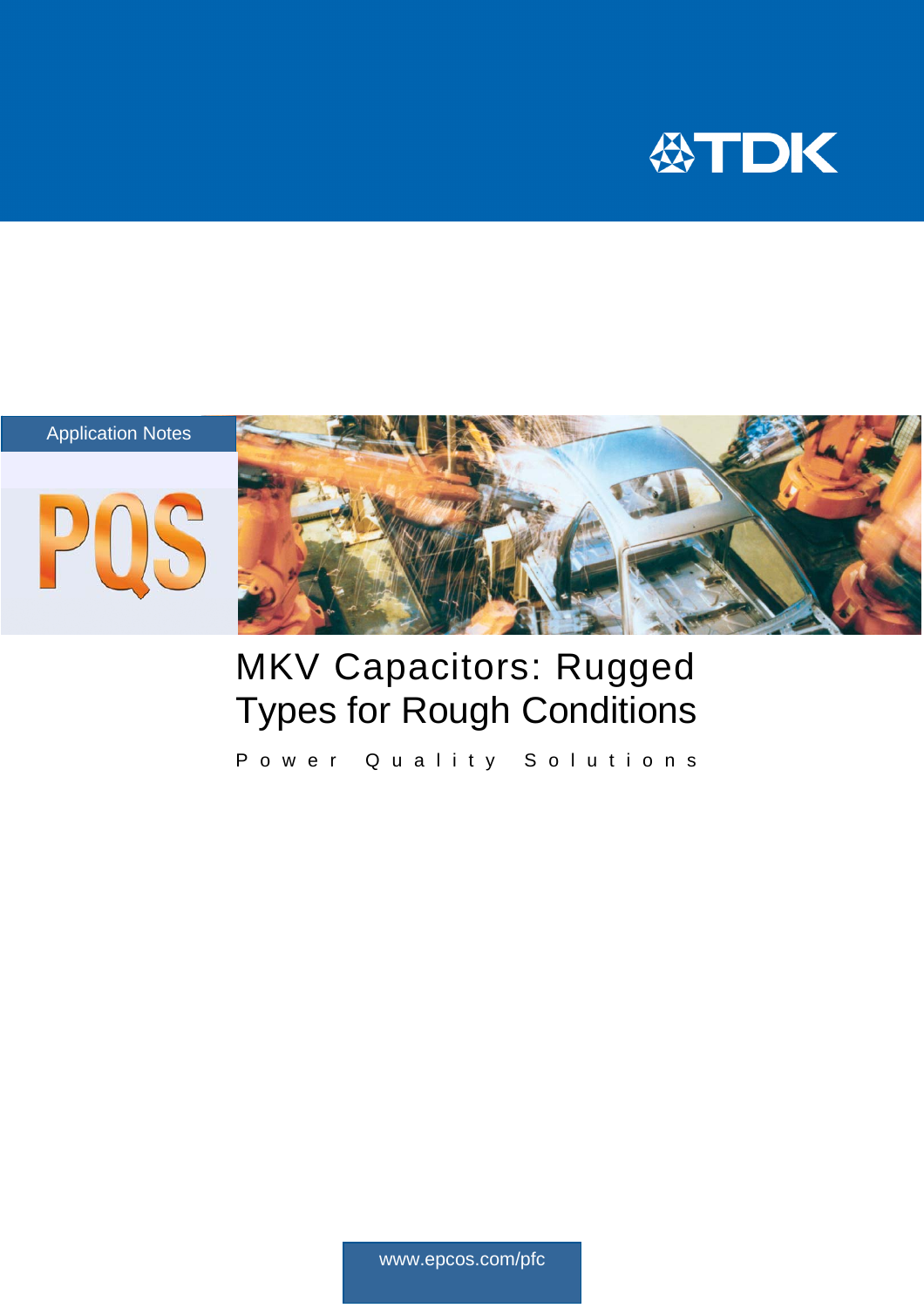

The collection of "PQS Application Notes" is a library with in-depth information on PFC applications, case studies and reference projects. It also serves as a helpdesk for all topics relating to PFC and PQS, is suitable for training purposes and is designed to answer frequently asked questions.

Each issue will focus on a particular application topic, a specific solution or a topic of general interest. The aim is to share the extensive knowledge gained globally by EPCOS PFC experts with regional staff who deal with PFC and PQS. The authors of the PQS Application Notes have extensive experience in the field of PFC and PQS and a professional background as electrical/design engineers or product marketing managers throughout the world.

These PQS Application Notes are issued from time to time and can be downloaded from the EPCOS Internet under www.epcos.com/pfc

Please contact the EPCOS PM department in Munich if you wish to receive the latest issue of the PQS Application Notes automatically by e-mail. A list with available titles may also be obtained from the PM department in Munich.

#### **Important Notes**

Some parts of this publication contain statements about the suitability of our products for certain areas of application. These statements are based on our knowledge of typical requirements that are often placed on our products for a particular customer application. It is incumbent on the customer to check and decide whether a product is suitable for use in a particular application. This Application Note may be changed from time to time without prior notice. Our products are described in detail in our data sheets. The Important Notes (www.epcos.com/ImportantNotes) and the product specific warnings and cautions must be observed. All relevant information is available through our sales offices.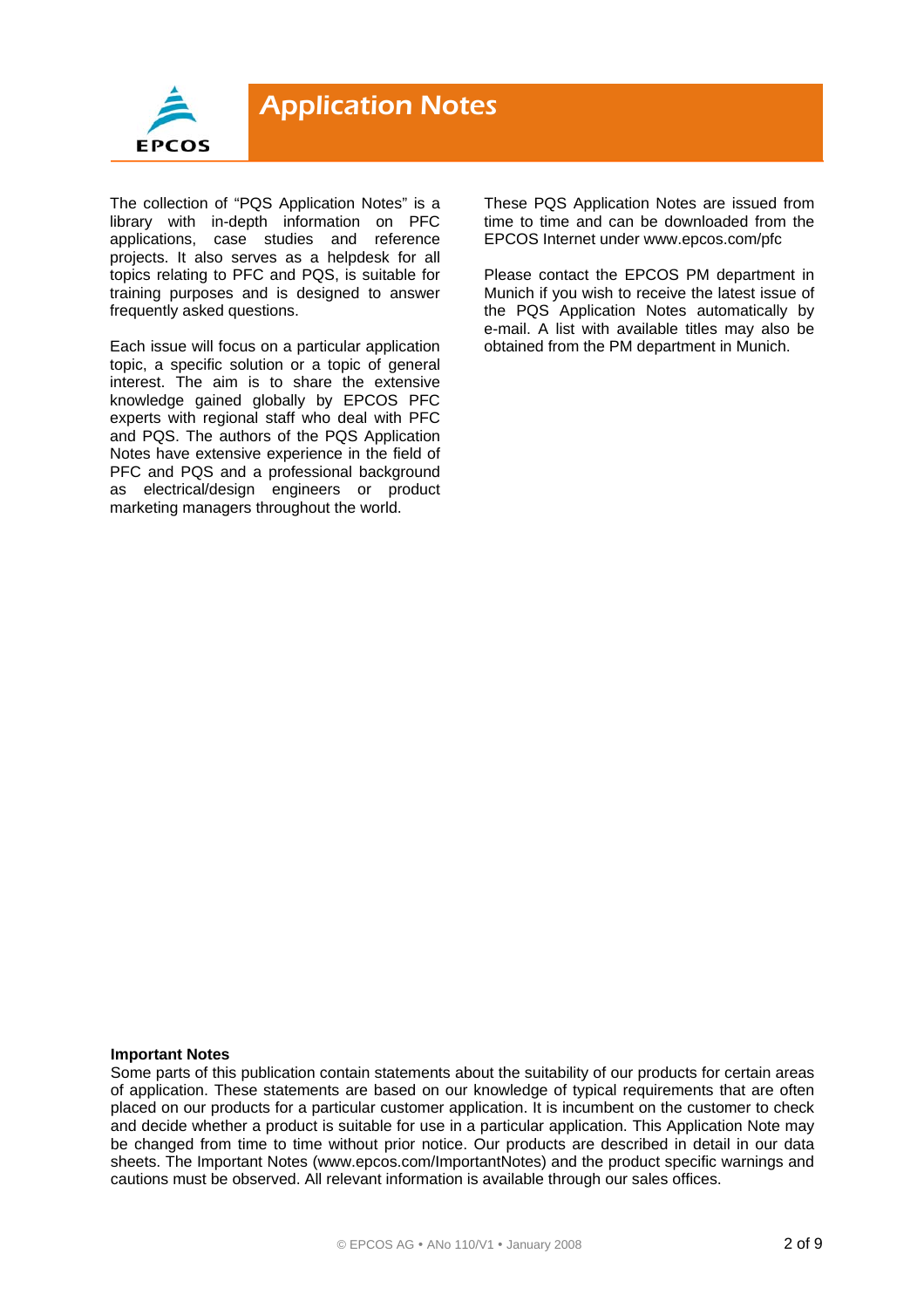

#### **Foreword**

MKV capacitors for power factor correction look back on a field experience in heavy duty applications of more than 30 years. The wellknow self-healing capacitor technology offers significant benefits such as very low losses, high inrush current withstandability and a high thermal stability.

With a temperature class of -40 ... +70 °C, MKV capacitors are the ideal solution wherever rough ambient conditions are formative for the application. Their rugged design and their long service life mean a significant benefit for industrial applications. The recent enhancement of the product range allows the design of customized PFC-banks.



#### **The Author**

*Harald Vetter* holds the Dipl. -Ing. Degree from University of Applied Sciences, Regensburg/Germany. Various milestones - especially as head of R&D department PC at EPCOS - mark his long career within the company with many new product developments. He played the major role in the development of dry MKK-AC PFC capacitors, wellknown as PhaseCap-series. Holding numerous prices and patents for PEC and PFC, Mr. Vetter has been promoted Product Manager PEC beginning 2007.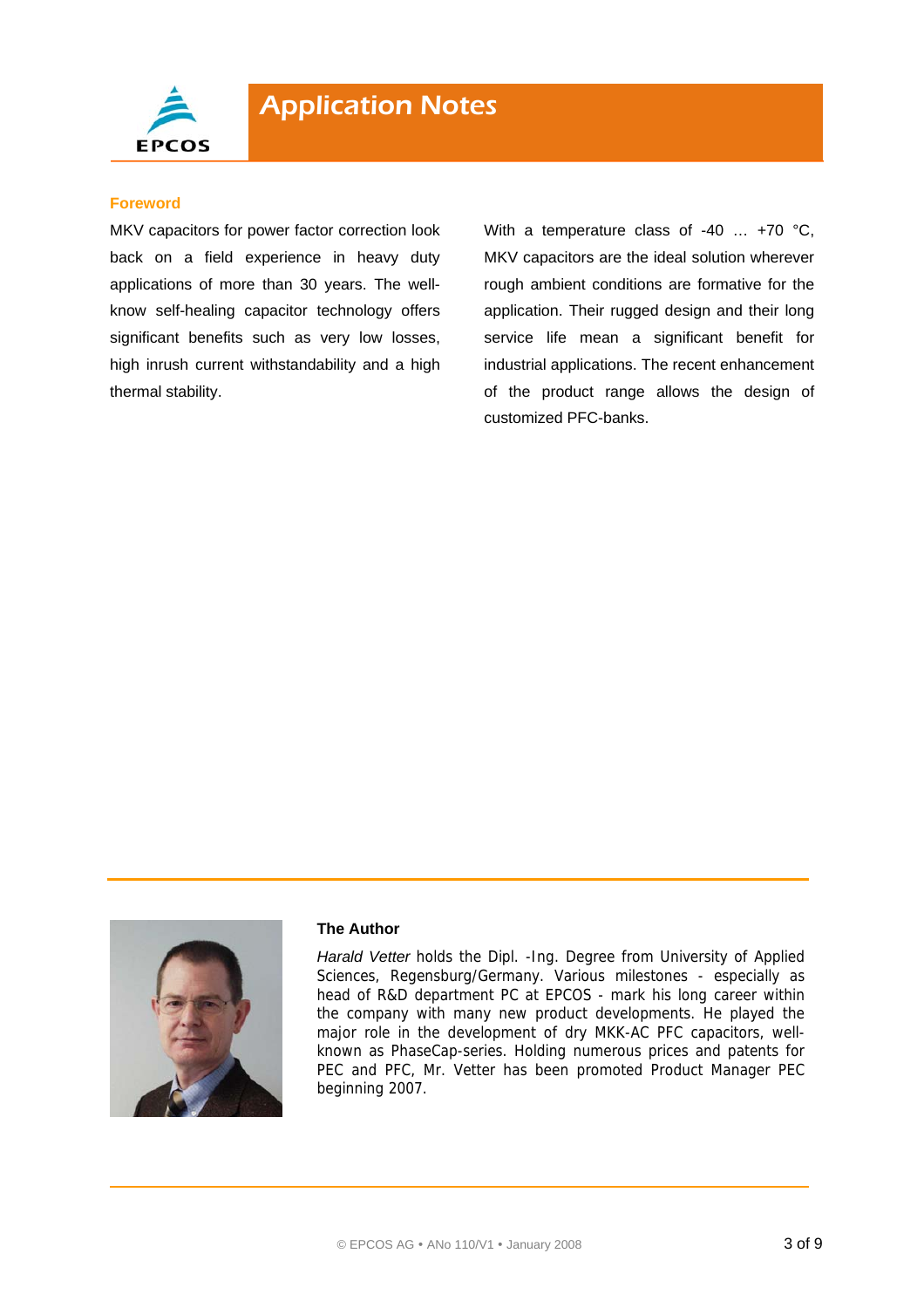

**Application Notes**<br>MKV Capacitors: Rugged Types for Rough Conditions

### **Contents**

| ш              |  |
|----------------|--|
| ш              |  |
| $\blacksquare$ |  |
| 1.             |  |
| H              |  |
| u              |  |
| n.             |  |
|                |  |
| ш              |  |
|                |  |
|                |  |
| 2.             |  |
| ш              |  |
| ш              |  |
| u              |  |
| Ш              |  |
| 3.             |  |
| П              |  |
| ш              |  |
| 4.             |  |
| П              |  |
|                |  |
|                |  |
|                |  |
|                |  |
|                |  |
| ш              |  |
| П              |  |
| Ш              |  |
| Ш              |  |
|                |  |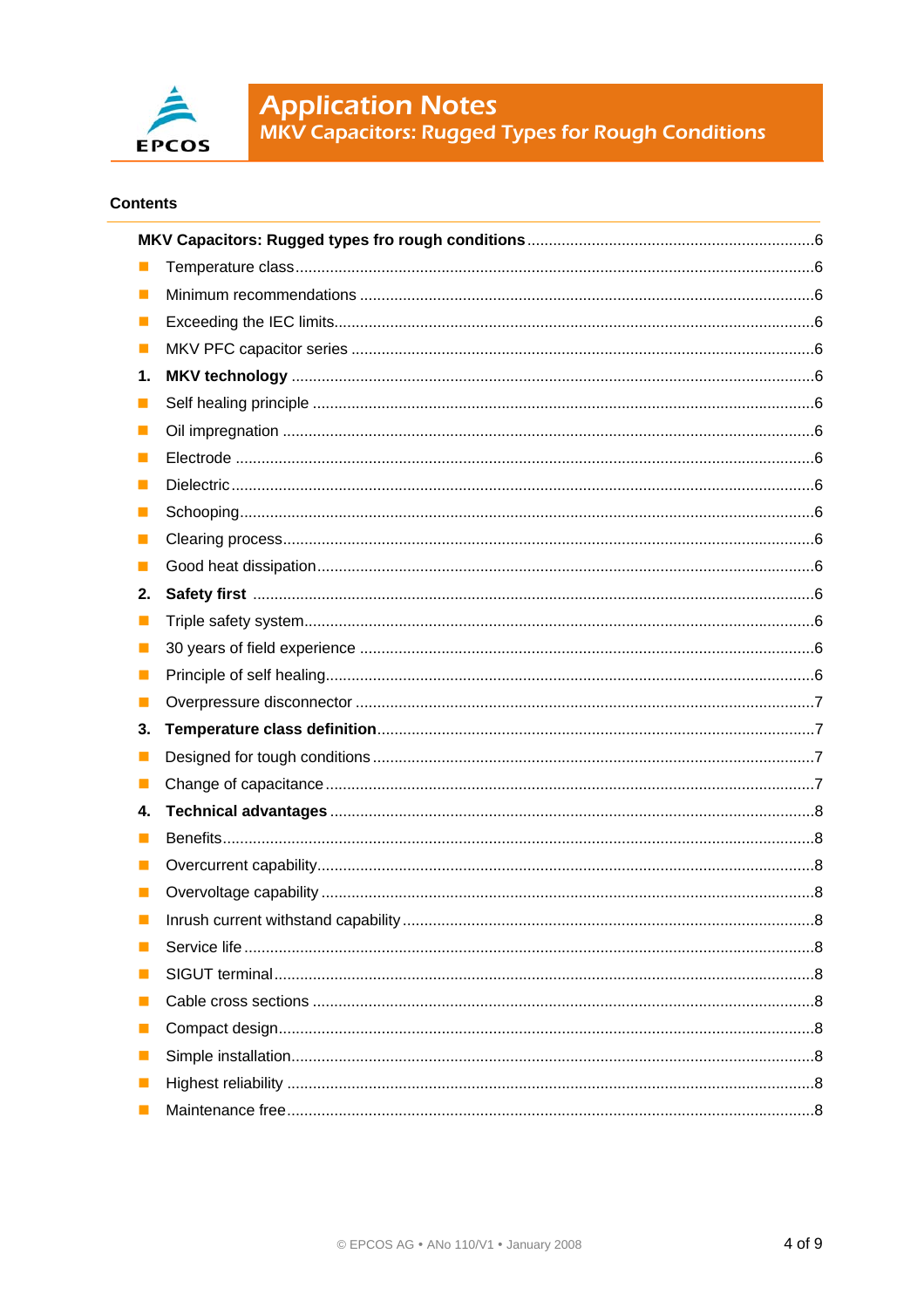

**Application Notes**<br>MKV Capacitors: Rugged Types for Rough Conditions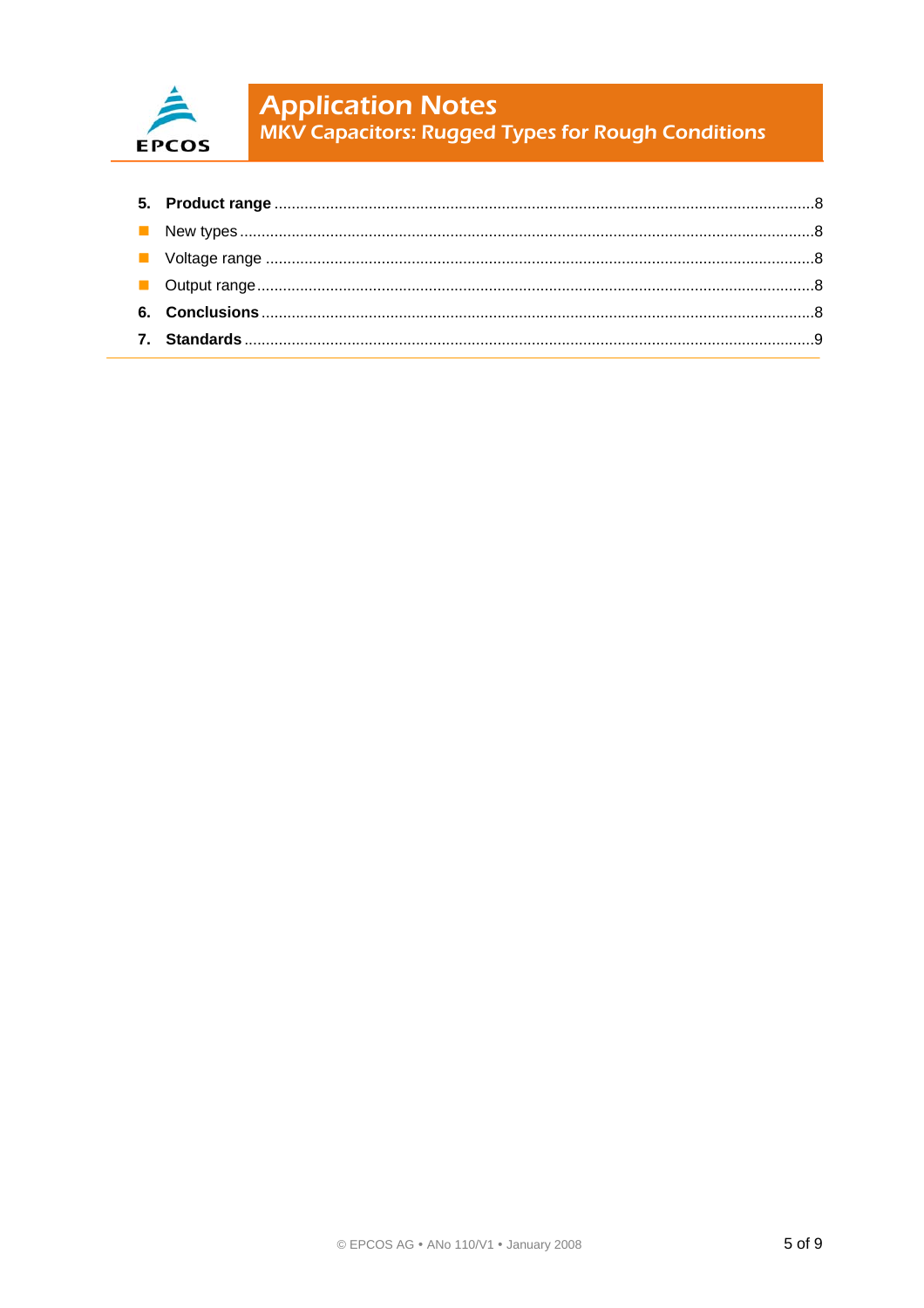

#### Power Factor Correction

# **MKV Capacitors: Rugged Types for Rough Conditions**

When designing a PFC system, the **temperature class** is always of major importance. According to the IEC and<br>EN60831 standards. the minimum EN60831 standards, the **recommendation** is temperature class -25/D. All PFC capacitors from EPCOS fulfil these recommendations (PhaseCap and WindCap series -40/D). But what if the ambient conditions are much higher and the current **exceeds the IEC limit** due to harmonics? This is where the **MKV PFC series** from EPCOS is the right solution! Its compact design offers a variety of benefits that makes it suitable for heavy-duty (HD) applications (Fig.1).

#### 1. MKV technology

MKV capacitors are based on the **self-healing principle** and an **oil-impregnated** polypropylene-paper capacitor winding. This winding element consists of double-sided metallized paper as the **electrode** carrier and an unmetallized polypropylene film as the **dielectric**. This combination is especially well suited for high power dissipations.



**Fig. 1:** MKV PFC capacitors for HD applications

The film-paper arrangement that forms the winding is wound in a slightly staggered alignment: one edge of each double-sided metallized paper projects from the winding.

These edges are electrically contacted with vaporized zinc. The **schooping** or metal-spray process uses zinc of the highest purity (Fig. 2).



The winding is then subjected to a **clearing process**: a specific voltage is applied to it so that any imperfections of the dielectric are corrected by means of self-healing.

Oil is used for the impregnation. In combination with the paper electrode, it enables **good heat dissipation** from the winding element to the aluminum housing. This results in the low thermal resistance  $R_{th}$  typical of MKV capacitors.

#### 2. Safety first

MKV capacitors from EPCOS feature a **triple safety system**:

- Self-healing properties
- Overpressure disconnector
- Touch-proof terminal

This is backed up by more than **30 years of field experience** in HD power-electronics applications.

#### a) Self-healing properties

Figure 3 shows the **principle of self-healing**. In the event of thermal or electrical overload, an electric breakdown occurs. The dielectric in the breakdown channel is broken down into highly compressed plasma that explodes out of the breakdown channel und pushes the dielectric layers apart. The discharge continues within the spreading plasma via the metal layers so that the metal surrounding the faulty area is completely burnt out. This produces perfect isolation of the faulty area within microseconds. The self-healing process results in a negligible capacitance loss – less than 100 pF per event. The capacitor remains fully functional during the process.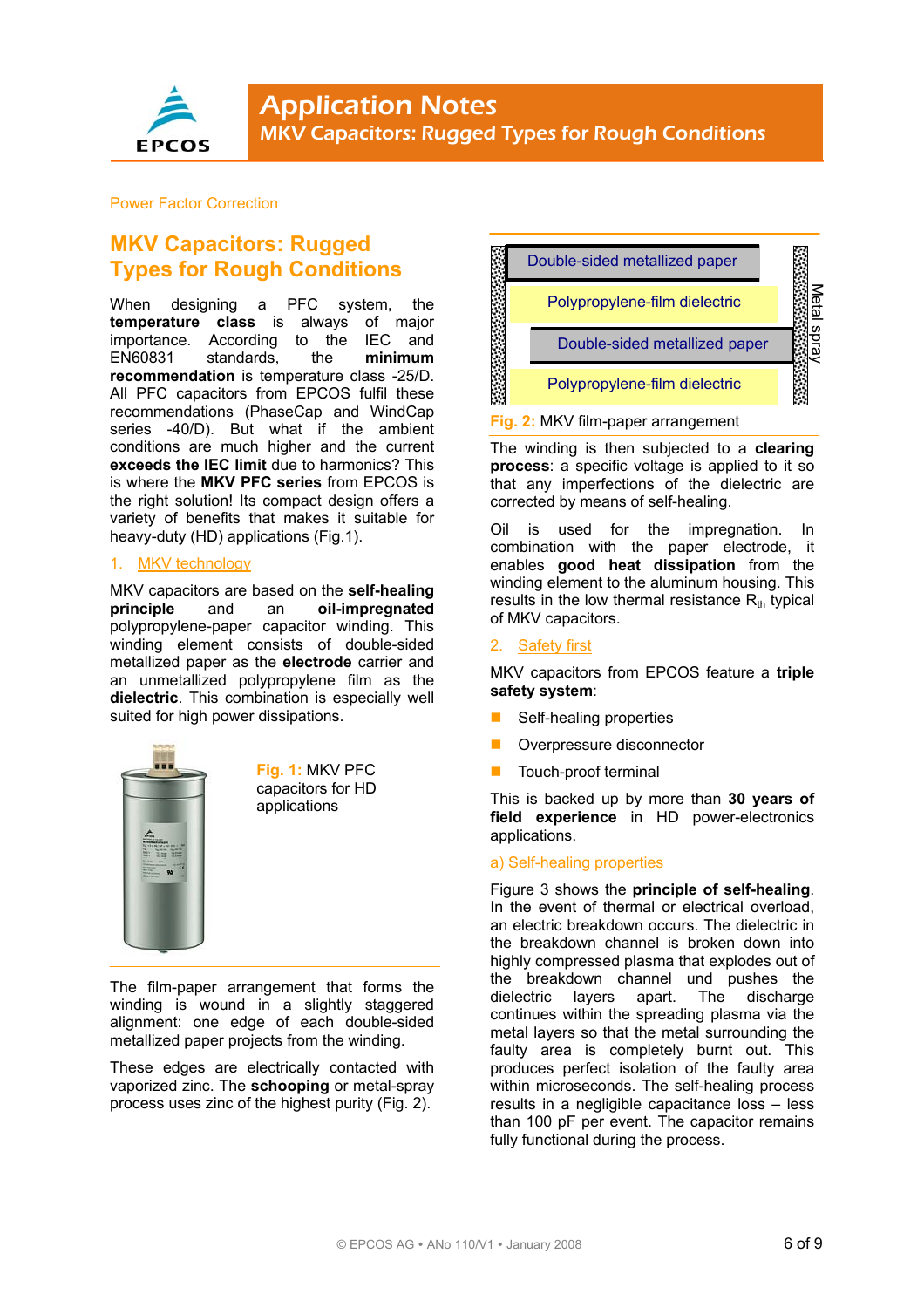



#### **Fig. 3:** Self-healing principle

#### b) Overpressure disconnector

At the end of the capacitor's service life or if a high pressure forms inside it, the overpressure disconnector is activated.

The specially designed cover with an expansion bead moves upwards. Expansion beyond a certain degree will separate the wires and disconnect the capacitor safely from the line (Fig. 4). The disconnector is separated at its break point (small notch) and the flow of current to the capacitor windings is interrupted.



**Fig. 4:** Overpressure disconnector

#### 3. Temperature class - definitions

Capacitors are divided into temperature classes. Thus -25/D specifies the lowest ambient temperature (25 °C) to which the capacitor should be exposed (see Table 1). The letter D indicates the highest ambient temperature, 55 °C in this case. However, some applications produce very much higher temperatures, stressing both the equipment and the maintenance staff.

MKV capacitors **are designed for extremely tough conditions**: their temperature class is  $-40$  to  $+70$  °C!

| Temperature<br>class | Temperature of air surrounding the<br>capacitor |                        |                           |  |
|----------------------|-------------------------------------------------|------------------------|---------------------------|--|
|                      | Maximum   Maximum                               | short time   24 h mean | Maximum<br>annual<br>mean |  |
| B                    | 45 °C                                           | 35 °C                  | 25 °C                     |  |
| C                    | 50 °C                                           | 40 °C                  | 30 °C                     |  |
|                      | 55 °C                                           | 45 °C                  | 35 °C                     |  |
| MKV:                 |                                                 |                        |                           |  |
| $-4070 °C$           | 70 °C                                           | 55 °C                  | 45 °C                     |  |

#### **Table 1:** Definition of temperature classes

Temperature plays an important role for the useful life of a capacitor. If the specified values are exceeded, their service life is shortened. The temperature also influences the capacitance. Figure 5 shows the characteristic change in capacitance ∆C/C as a function of temperature.



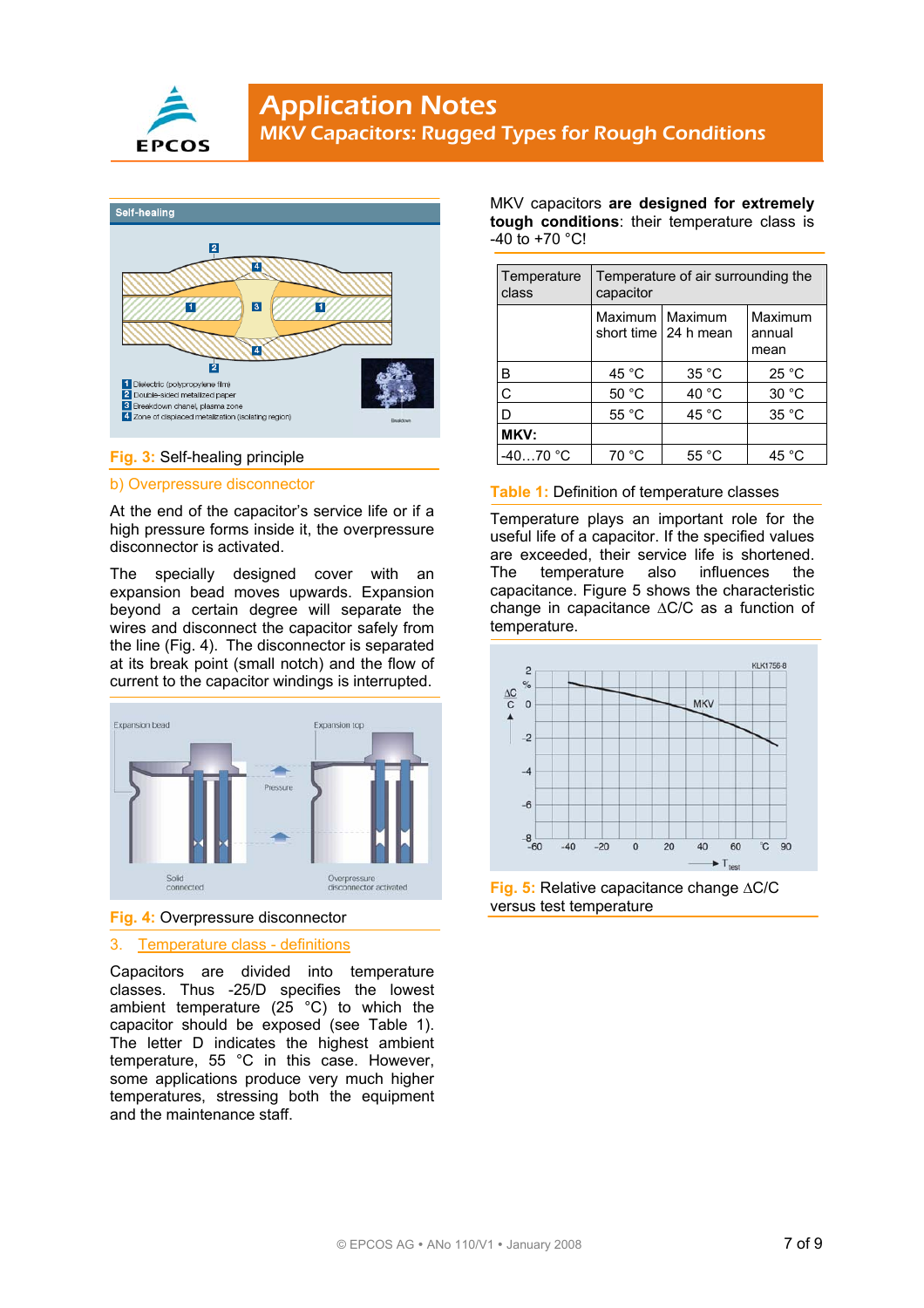

## **Application Notes** MKV Capacitors: Rugged Types for Rough Conditions



**Fig. 6:** Qualitative temperature characteristic of an MKV PFC capacitor in steady-state operation

Height H<sub>case MKV</sub> = 248 mm  $\rightarrow$  R<sub>th</sub>  $\approx$  2,0 K/W

Height H<sub>case MKV</sub> = 325 mm  $\rightarrow$  R<sub>th</sub>  $\approx$  1,5 K/W

This approach is independent of the can diameter.

#### **Table 2:**  $R_{th}$  values related to can size

Rule of thumb for calculating the temperature difference hot spot – ambient  $dT_{hs-a}$ :

**(1)**  $dT_{hsa}$  [K] $\approx$ R<sub>th</sub> [K/W] x Q [kvar] x 0,35 [W/kvar]

Check for operation in overload condition:

**(2)** T<sub>amb</sub> ≤80 [°C] - R<sub>th</sub> [K/W] x Q [kvar] x 0,35 [W/kvar]

4. Technical advantages

Apart from their suitability for applications with high ambient temperatures, MKV capacitors have many technical **benefits**:

- **Overcurrent capability** up to 2.5  $\times$   $I_R$  due to the low losses of the windings and the capacitor design with low  $R_{th}$
- **Overvoltage capability** (this feature is outstanding compared with MKPs)
- **Inrush current withstand capability** up to 500  $\times$  l<sub>R</sub>
- **Service life** of up to 150,000 hours at a hot-spot temperature  $T_{hs}$  = 80 °C
- **SIGUT terminal** assures protection against electric shocks (IP20)
- **Cable cross sections** max. 16 mm<sup>2</sup>, max. current 55 A<sub>rms</sub>
- **Compact design** for higher packing density inside the panel
- **Simple installation** and connection (M12 threaded stud on bottom of case)
- **Highest proven reliability** based on more than 30 years of field experience
- **Maintenance-free**
- 5. Product range

The product range of MKV capacitors is increasing. A large number of **new types** has been added to the existing selection and will be available from April 2008.

- **Voltage range**: 400 V AC up to 800 V AC
- **Output range**: 5 to 25 kvar (50 Hz) / 30 kvar (60 Hz)
- 6. Conclusions

MKV capacitors are the ideal solution for power factor correction under tough conditions. With their compact design and technology proven in long-term use, they offer highest reliability and performance in environments where capacitors of a lower temperature class would lead to a high failure risk. Their metallization and winding technology permit attractive dimensions of less than 121.6 x 325 mm for the highest output of 25/30 kvar. This allows a high packing density in the PFC system that is vital in HD applications such as wind turbines with limited space.